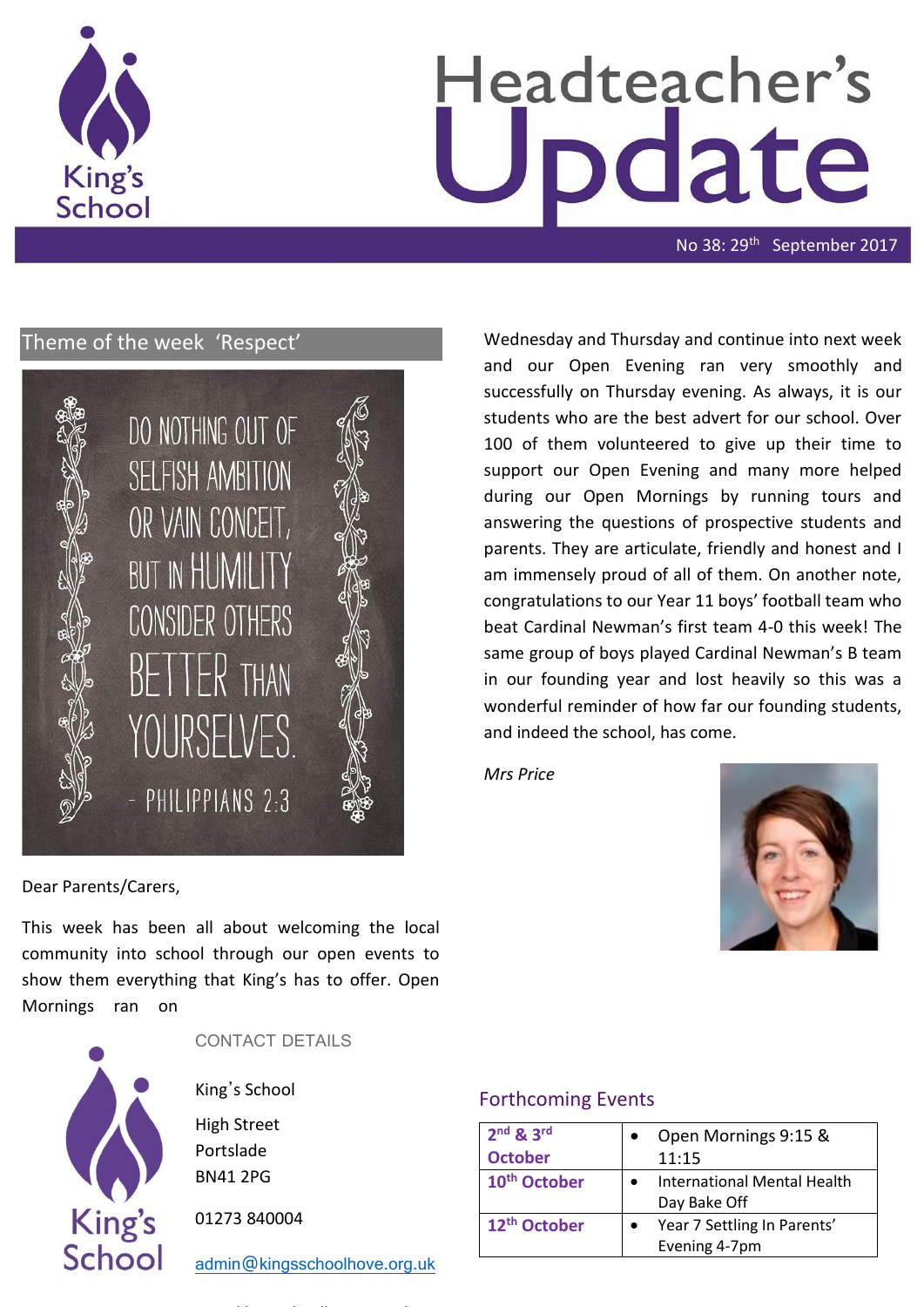# **King's School**

# Road Safety

Tutors have been reminding students about the importance of road safety this week on their journeys to and from school, in the wake of the tragic



accident on the Old Shoreham Road recently when an 11 year old girl was hit by a car travelling at speed. Students have been reminded to only cross the road at designated crossings on the Old Shoreham Road and at sensible points on the High Street in Portslade where they have a full view of oncoming traffic. Students have also been reminded not to use their phones when crossing roads or to listen to music at high volumes. A theatre in education company are coming into school on Friday 13th October to do a performance of a show called 'Streetwise' to Year 7 students which highlights the issue of road safety.

# Year 11 Interviews

All Year 11 students have been offered the opportunity of a further interview with Mrs Price or Mr Bridges on their KS5 choices. Mr Bridges is running a sign-up sheet for these on his office door. Parents/carers are very welcome to join these interviews. Please let us know if you would like to attend by emailing [admin@kingsschoolhove.org.uk](mailto:admin@kingsschoolhove.org.uk) and we will notify you of the date and time of your child's interview.

#### Lost Property

Please note that all lost property is stored in Reception and can be collected by students anytime outside of lessons. There are currently a lot of unclaimed items which will be donated to charity if not retrieved by Half Term. If you have lost anything, please email [admin@kingsschoolhove.org.uk](mailto:admin@kingsschoolhove.org.uk) with a description of any lost items, preferably with sizes, and the office team will look for you.

## Football Clubs

We currently have an external football coach, Matt, who is from the Russell Martin Academy, taking our extracurricular football sessions for the girls and boys on Mondays, Wednesdays and Thursdays. We have done this to address the amount of training sessions that were cancelled last year, allowing Mr Cornell and Miss Staples to do fixtures and keep training sessions on. Therefore, with lots of football fixtures coming up, we need to ensure those students who would like to represent the school in sporting fixtures are attending training sessions each week, giving our teams the best chance in fixtures.

#### Communion Services

This year we will be holding three whole school communion services, as well as three optional communion services. Our optional communions will take place during tutor times, the first of which will be on Thursday 12<sup>th</sup> October. All students are welcome.

#### Christian Unions



We are very fortunate at King's to have two CUs taking place each week which are excellently run by outside agencies. The KS3 CU is run by Off the

Fence on Monday break time in Room 1 and always

includes a game, a movie clip, a discussion and, of course, biscuits – this is for anyone in Years 7, 8 or 9. The second is Verve Hangouts run by City Coast Church which is also in Room 1 and is a relaxed spot to chat, listen to music, play a few games and, of